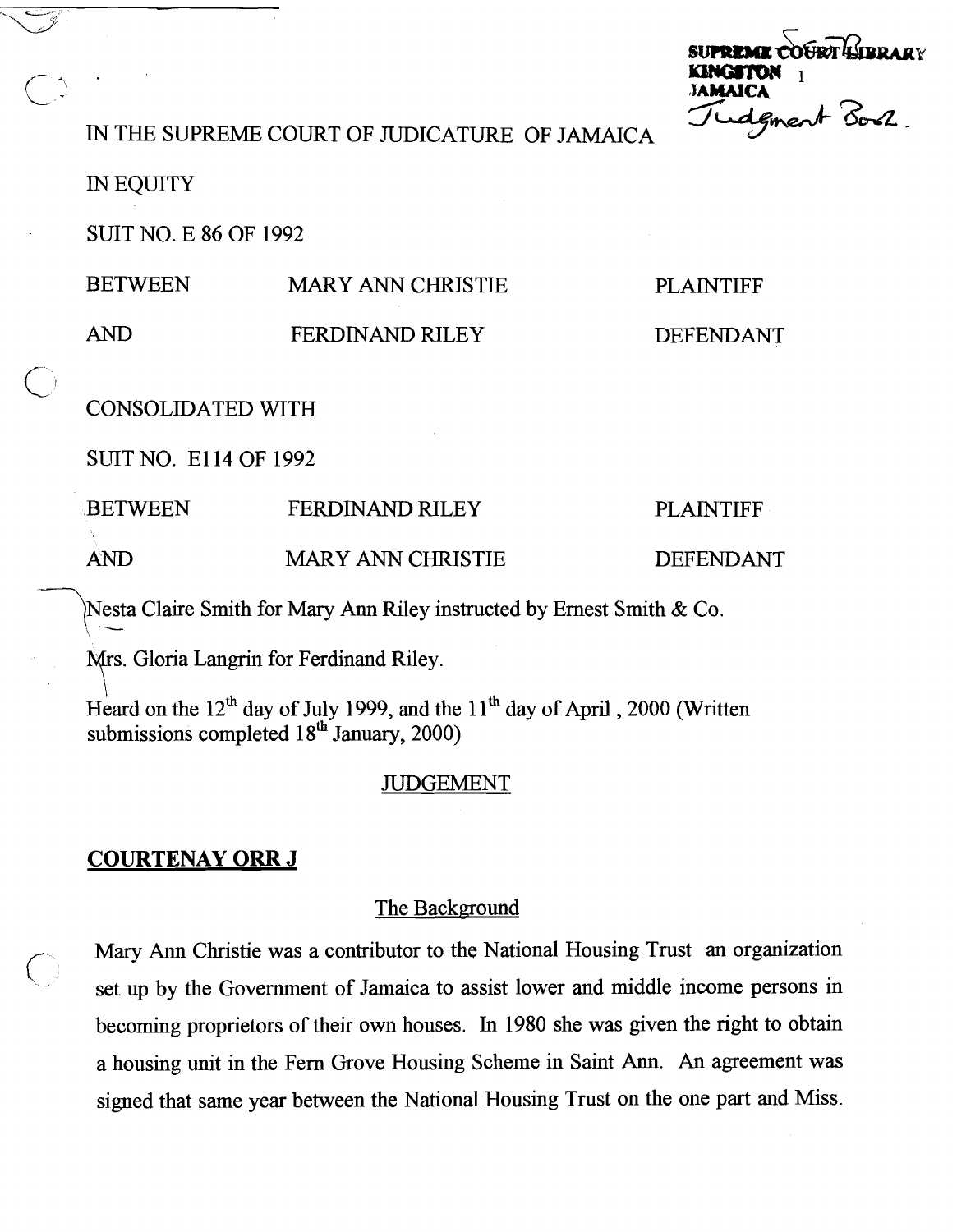Christie and Mr. Riley on the other by which the unit was purchased on mortgage in their joint names as tenants in common. That unit is known as Lot 161 Buckfield Mansfield Ocho Rios, St. Ann and is registered at Volume 1169 Folio 176 in the Register Book of Titles (Fern Grove)

By her originating summons Miss. Christie seeks an Order:

 $\mathcal{A}$ 

- "I Declaring that she is the legal and equitable owner of Lot 161 Buckfield, Mansfield, Ocho Rios, Volume 1 169 Folio 176
- 2. That the Defendant (Ferdinand Riley) has no legal or equitable interest in the said property registered at Volume 1169 Folio 176.
- **3.** That the Registrar of the Supreme Court be empowered to sign any documents, deeds, titles, papers, or other documents in relation to the said premises."

Mr. Riley on the other hand by his originating summons seeks an order in the undermentioned terms; that is to say, that the court:

- "I. DECLARE the shares to which the Plaintiff (Ferdinand Riley) is entitled in the premises registered at Volume 1169 Folio 176.
	- 2 ORDER That (a) the said premises Registered at Volume 1169 Folio 176 be sold.
		- (b) That subject to the costs of transfer being paid the proceeds of sale be divided between the parties in the proportion declared by the Court.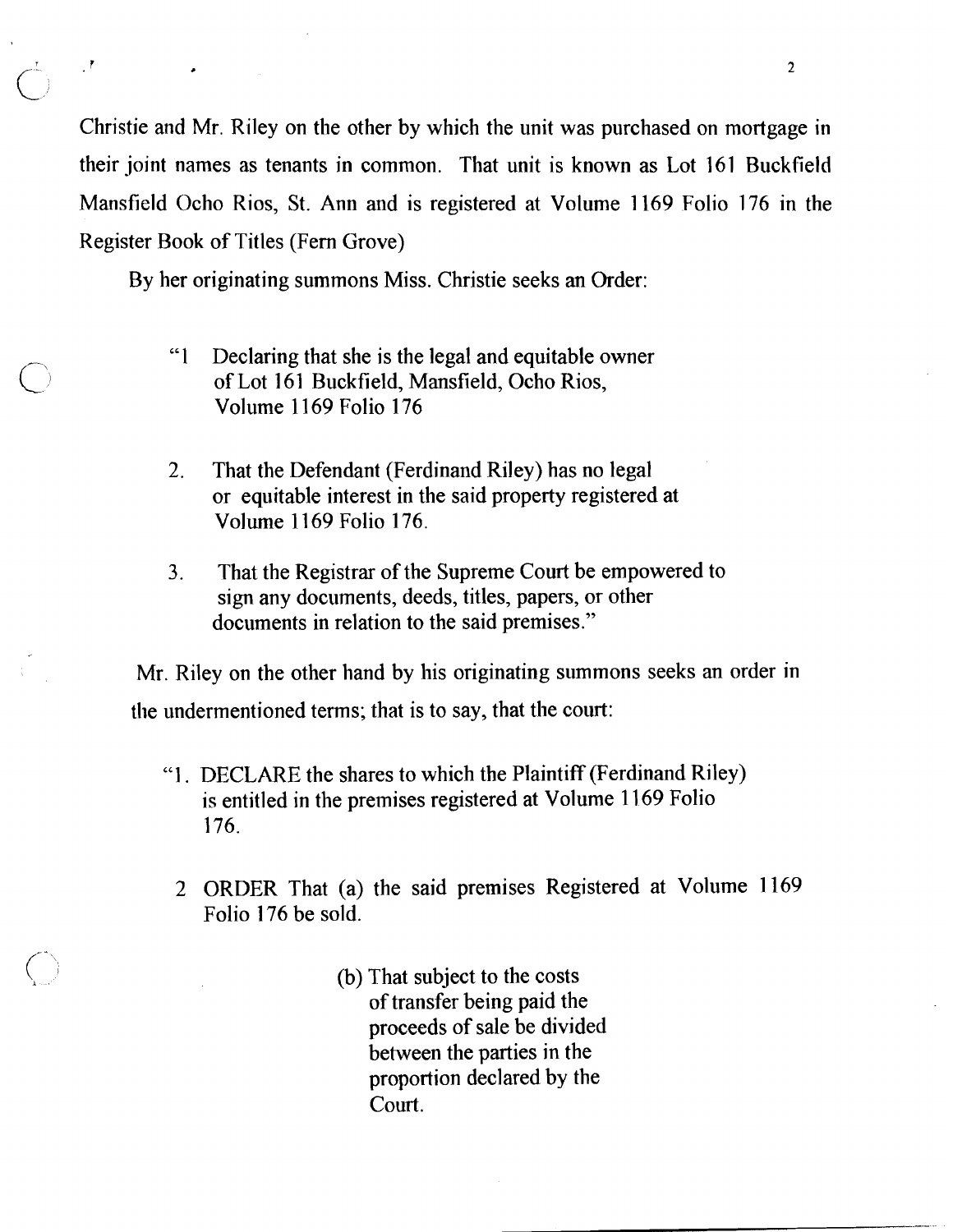(b) That the Registrar of the **Supreme Court be empowered** to sign the 'l'ransfer.

 $\mathcal{I}$ 

- (c) That the Plaintiff deliver the said Title to my Attorney-at-Law.
- (e) That my Attorney-at-Law LANGRIN, PARIS-WOODSTOCK, have the Carriage of Sale of the said premises."

Appendix C to the National Housing Trust Act (The National Housing Trust (Housing Benefits) Order 1979, contains the following provisions at paragraphs  $6(3)$  and  $6(5)$ .

- "(3) Where a contributor selected for a home acquisition loan so elects he may, for the purposes of the loan, request the Trust to Treat as part of his earnings or emoluments as the case may be, the earnings or emoluments of such members of his family as signify their consent thereto in writing and as are approved by the Trust, and in addition, for the purposes of making the calculation of the loan request the Trust, to base the calculation aforesaid on the age of one of the said members of his family instead of his own age.
- (5) For the purposes of this paragraph, in relation to any  $Contribution' - ...$ ..............

"Spouse" includes, where the Trust is satisfied that it should be construed - ...

 $\overline{3}$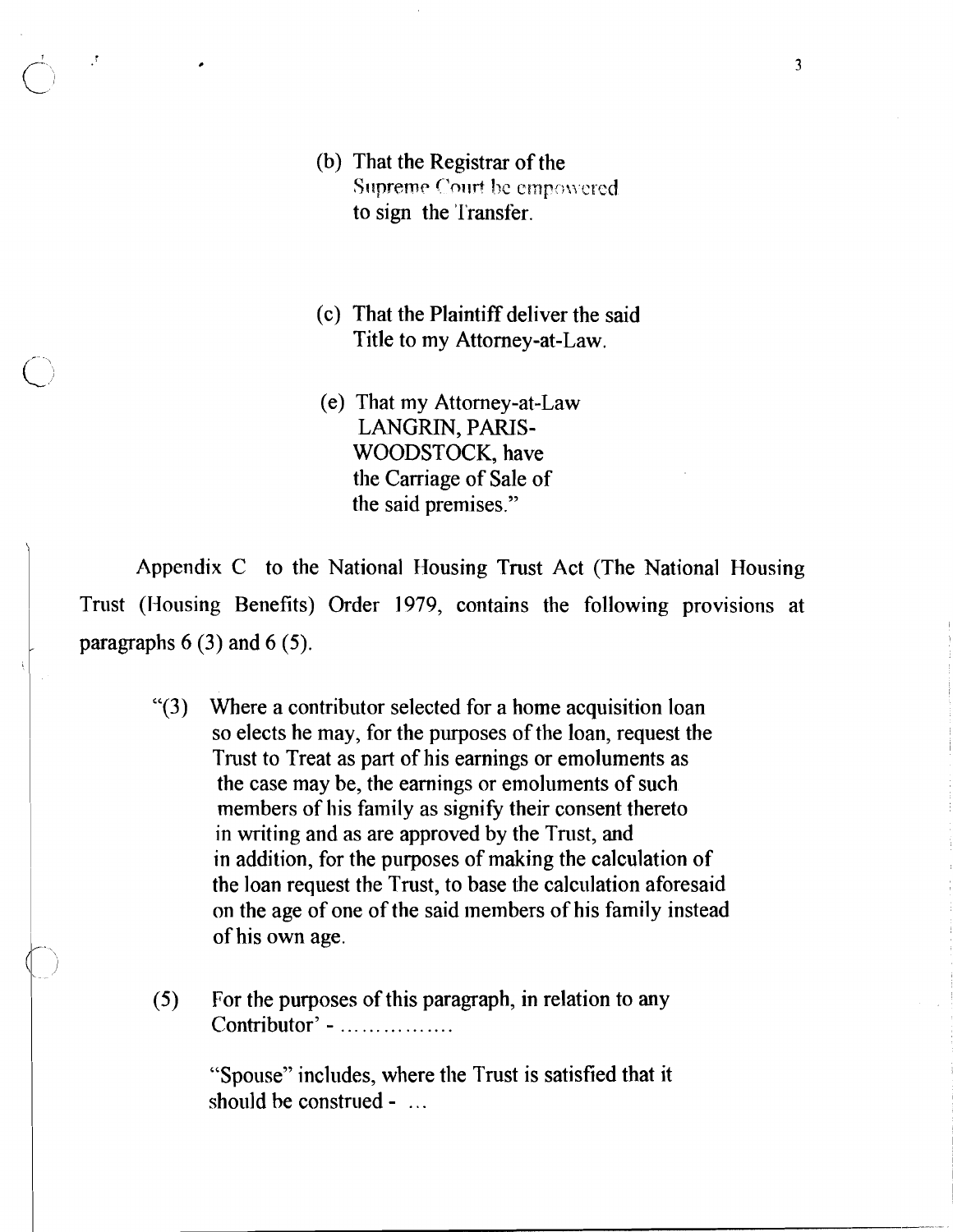(b) In the case of an insured person who is a single woman or widow, a single inan or widower living with her as if he were her lawful husband."

The following facts are common ground between the parties:

Miss. Christie had been living in the house of Mr. Riley at Charles Town Saint **Ann** which is about a mile from St. Anns Bay since 1971. In 1980, while still living there she successfully applied to the National Housing Trust to purchase the housing unit mentioned above.

During an interview which led to her selection, she was informed by an official of the National Housing Trust that because of her age and basic salary she needed "someone to countersign the application in order to benefit."Mr. Riley cosigned the application with her.

Miss. Christie worker at the Parish Council from 1976 to 1981 in a temporary job. Her salary was then \$40.00 per month: When she left the job at the Parish Council she remained unemployed for a while. She later obtained a job at Iona High School. This was a permanent job which enabled her to have a National Insurance number. Miss. Christie moved into the house at Fern Grove. With the assistance of her children she made substantial improvements to the house.

Sometime about 1988 Miss. Christie deposited the sum of \$15,000.00 with Mr. Howard Hamilton Attorney-at-Law. This was intended to be paid to Mr. Riley. The payment was subsequently withdrawn.

,--

 $\overline{\mathbf{4}}$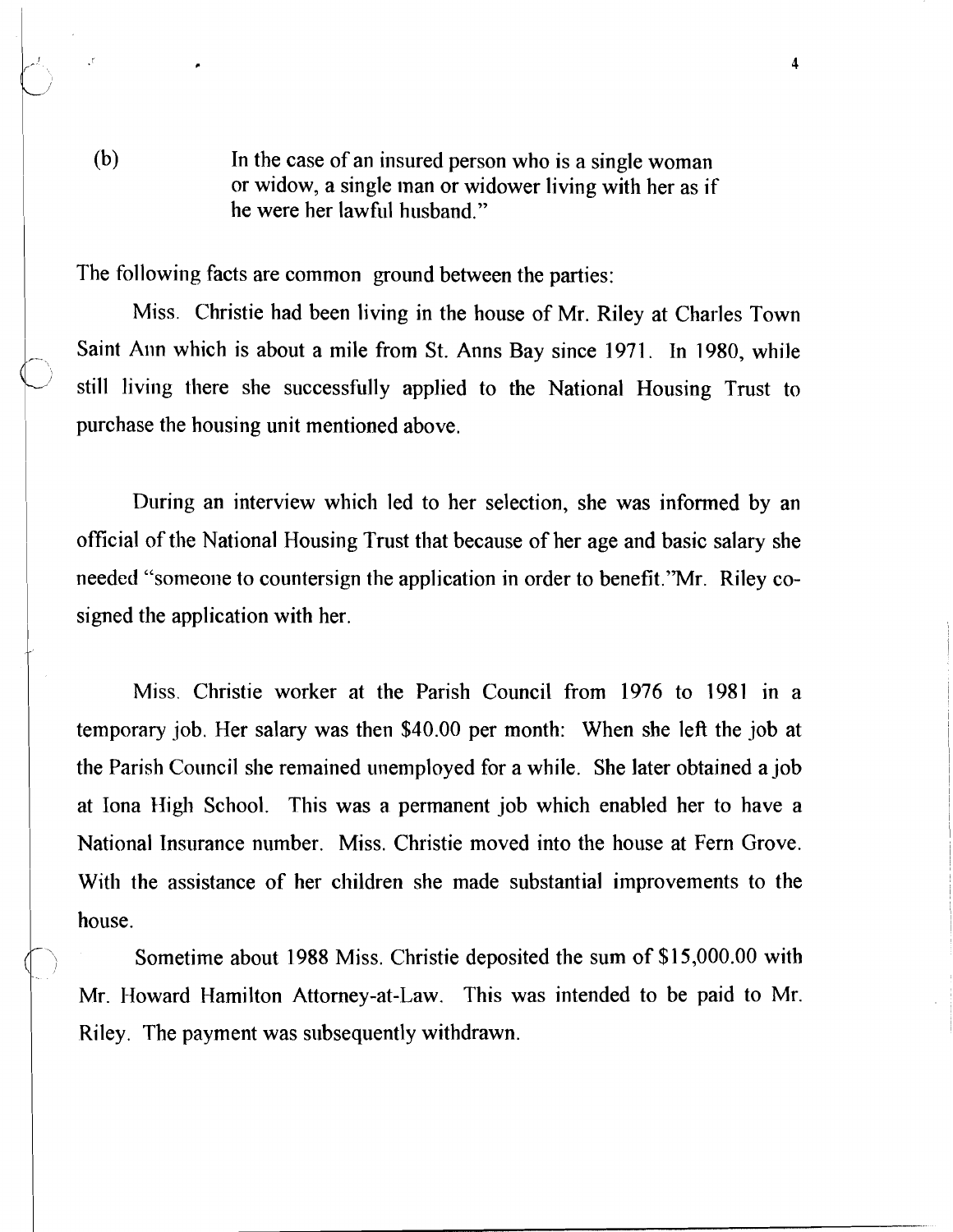#### Miss. Christie's Case

Her relationship with Mr. Riley was merely platomic. She lived at his house as a tenant with her three children, a niece and a policeman named Gladstone Davis. Mr. Riley did not give her receipts for her rent, and she did not ask him for them.

During the time that she was unemployed **1980** - **1981** Mr. Davis who had by then migrated to the United States of America and was the father of her son, sent her money and hence she was able to "survive".

She had asked Mr. Riley to join in her application for a house as a friend not a spouse since she could not have qualified for the mortgage by reason of her age and her salary. Mr. Riley had signed the application on the clear understanding that the house belonged to her alone and that she would make all payments. It was also agreed that on completion of the mortgage payments Mr. Riley would have his name removed from the Duplicate Certificate of Title.

In 1988 she told Mr. Riley that she intended to pay off the mortgage and that she wished to have his name removed from the title. He replied that it was his signing the application which had enabled her to obtain the loan and therefore she would have to pay hiin **\$15,000.00** in order to get him to remove his name. She paid the sum demanded to Mr. Howard Hamilton, Attorney-at-law but later returned and collected it.

She denied that she and Mr. Riley had ever lived as man and wife or that they had agreed to get married eventually. She said they did not make a joint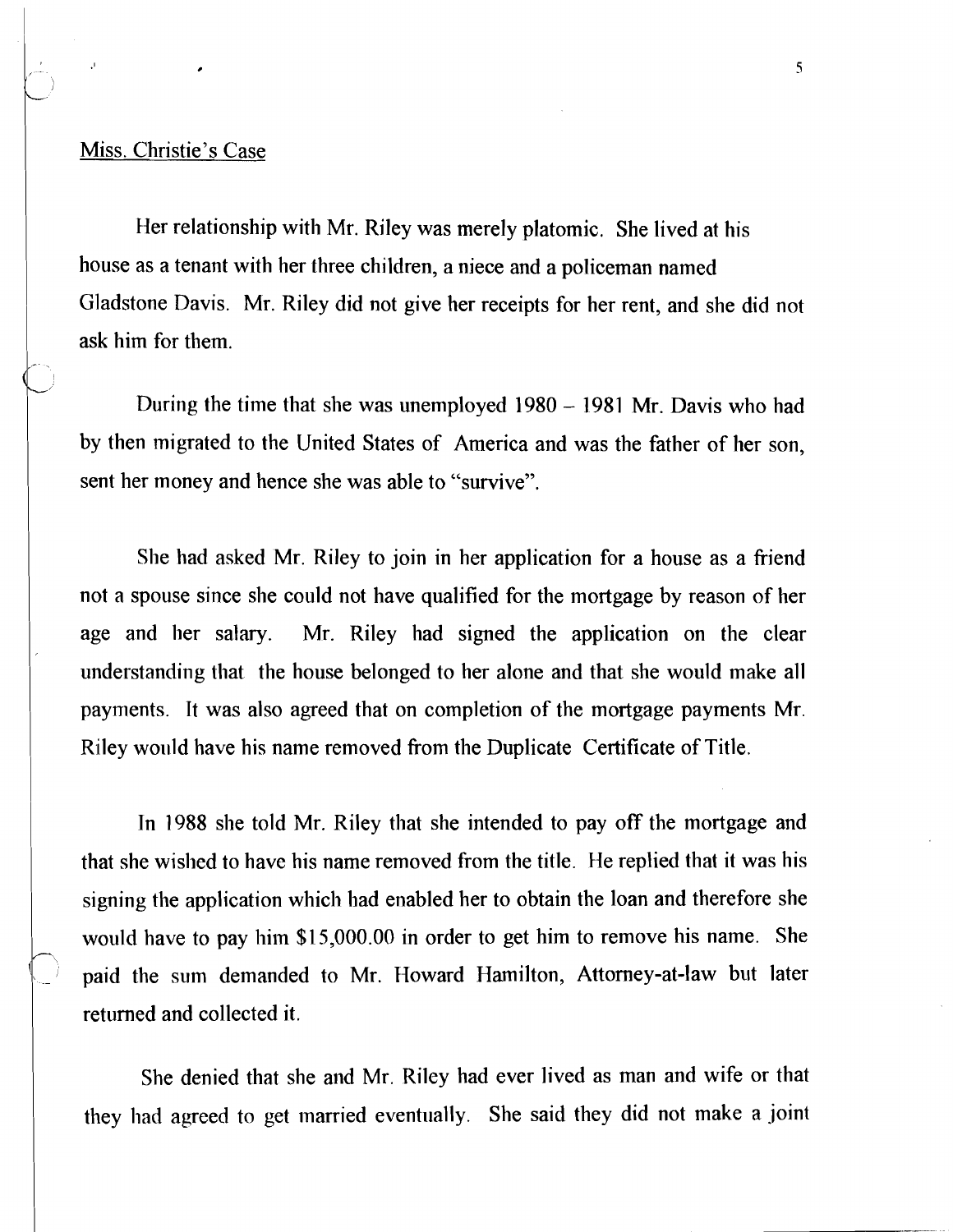application for a loan, and Mr. Riley paid no mortgage instalments. Nor did he ever give her money while she was unemployed.

When she lived at Mr. Riley's house with her children and Constable Davis, Constable Davis was then stationed at the Saint Anns Bay Police Station. He migrated to the U.S.A. in about 1971.

In 1980, the family moved to the Fern Court house. Miss. Christie migrated to join Constable Davis in 1993.

Lionel Campbell Mr. Riley's witness had never worked for the family in the yard at Charles Town, as it was a small yard and the family could not afford to employ anyone.

### Mr. Riley's Case

.'

 $\ddot{\phantom{a}}$ 

See pages 2, 3 and 4 of blue bundle.

I hope I do no injustice in the following Summary of the submissions made on behalf of the parties.

### The Submissions on Behalf of Miss. Christie

The crucial issue is whether the relationship between the parties was platonic or one of common husband and wife. The Court ought to accept Miss. Christie's evidence that they were platonic friends in view of inconsistencies in Mr. Riley's evidence and because her evidence was more credible.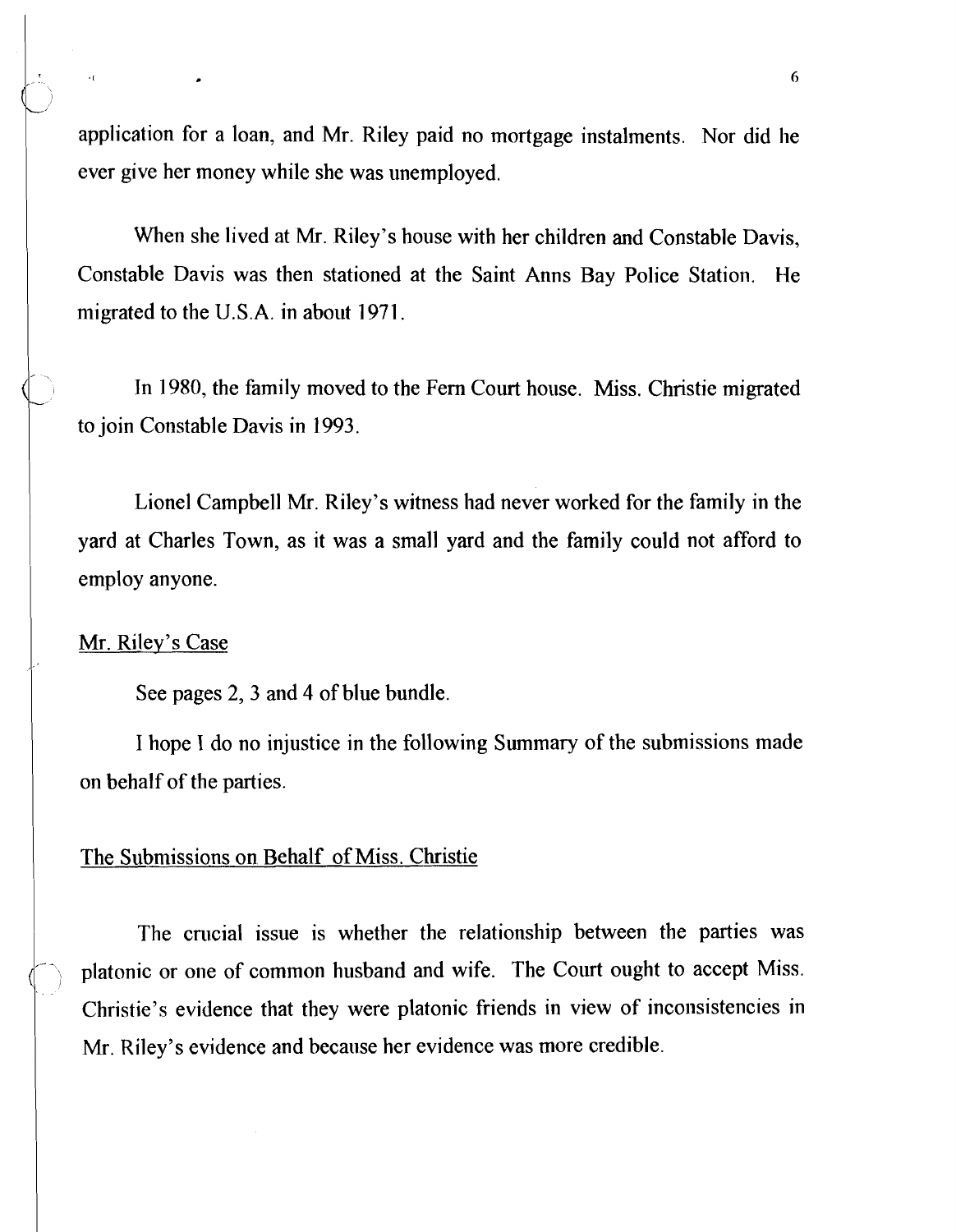This is particularly true of his evidence regarding Millicent Riley his wife, especially with regard to when they became married, how long he had known her, and in contrast to the age of the child they both produced.

There were also glaring discrepancies between Mr. Riley's evidence and that of his witness Lionel Campbell.

### The Submissions on Behalf of Mr. Riley

Both Mr. Riley and Miss. Christie admitted to having spouses prior to the period 1970's to 1986.

The Court is asked to accept that although the application to the National Housing Trust was Miss. Christie's, Mr. Riley was joined from the commencement as it was his National Insurance number that was used on the application. Support for this is found in Miss. Christie's admission that "she later got a job at St. Hilda's and it was there she got her National Insurance Number." This means that she obtained a National Insurance number after the application and the selection of the house.

They both lived at Lot 42, 2 Fern Grove, the land the subject matter of this suit. While Miss. Christie claimed to be a mere tenant at the home of Mr. Riley Charles Town in the 1970's, yet she produced no evidence to contradict his statement that they lived as man and wife at Fern Grove. Hence the court may infer an earlier relationship of man and wife at Charles Town.

Miss. Christie admitted depositing \$15,000.00 with her attorney Mr. Hamilton for Mr. Riley, and larer withdrawing it. The court is asked to accept his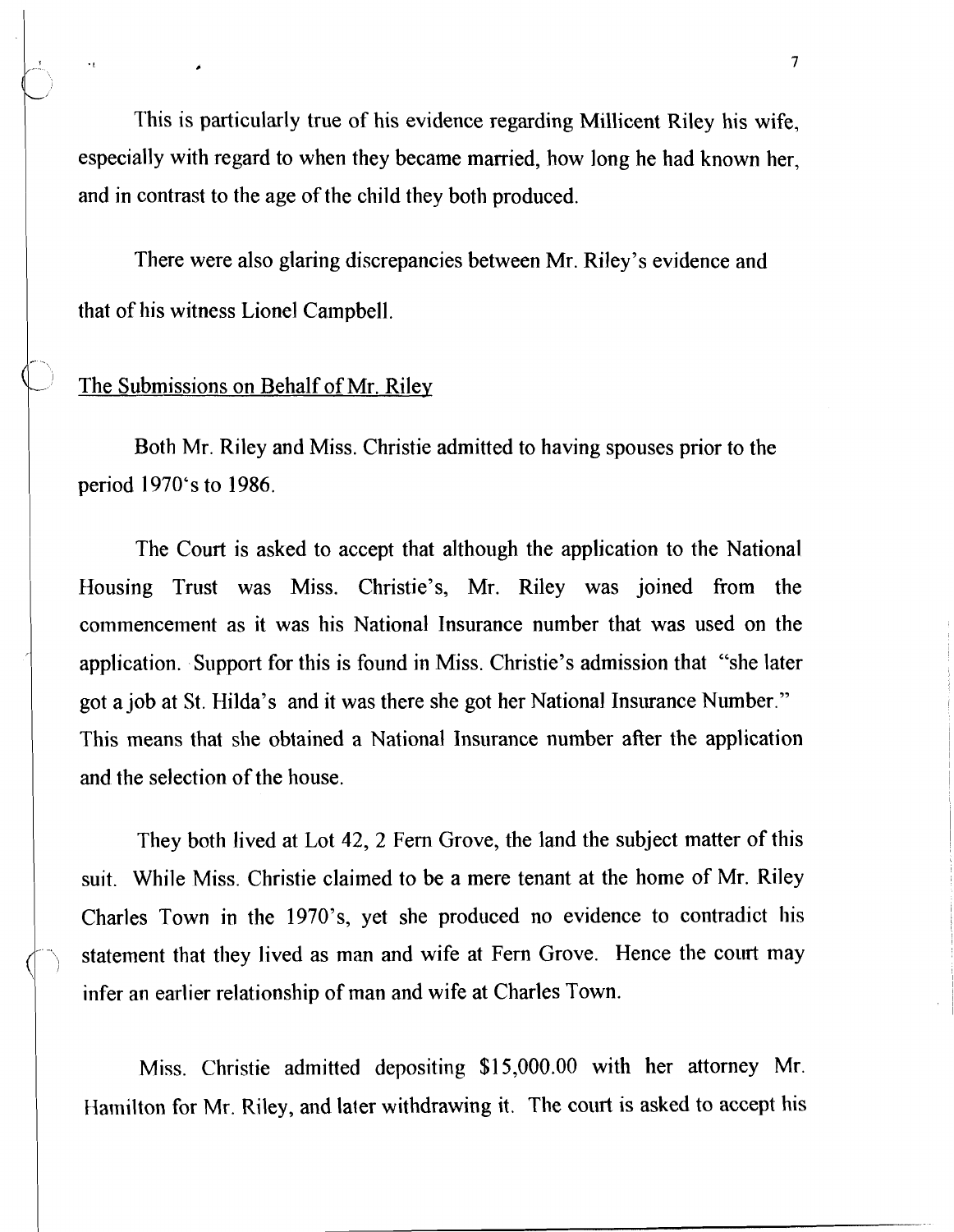evidence that he did not accept the money for taking his name off the title as he was expecting to be paid for his interest in the house, and that from the outset he had opted for a tenancy in common as his intention was to create an investment which he could later devise.

 $\mathcal{I}$ 

The evidence supports his contention that he was a joint applicant to the National Housing Trust from the outset and that the parties had the common intention to hold beneficial shares in Fern Grove as tenants in common, that the parties lived there with the intention that it would become their matrimonial home, and that Mr. Riley contributed to the mortgage payments; especially when Miss. Christie was unemployed.

The National Housing Trust Act Appendix C, The National Housing Trust (Housing Benefit) Order 1979 paragraph 5 makes clear that only family members including common law spouses may be joined as applicants. Miss. Christie must therefore have joined Mr. Riley as a spouse. Even if such a declaration was false, she would be estopped fiom denying it.

As the parties are not married there can be no presumption of advancement . The beneficial interest should therefore be shared, albect in unequal shares (See Bernard v Josephs [I982 ] **3** ALL ER 163.)

The shares should be valued at the date of sale of the premises Turton v Turton [l 9871 2 ALL ER 641.

Mr. Riley should be awarded a forty per centum of the value of Fern Grove.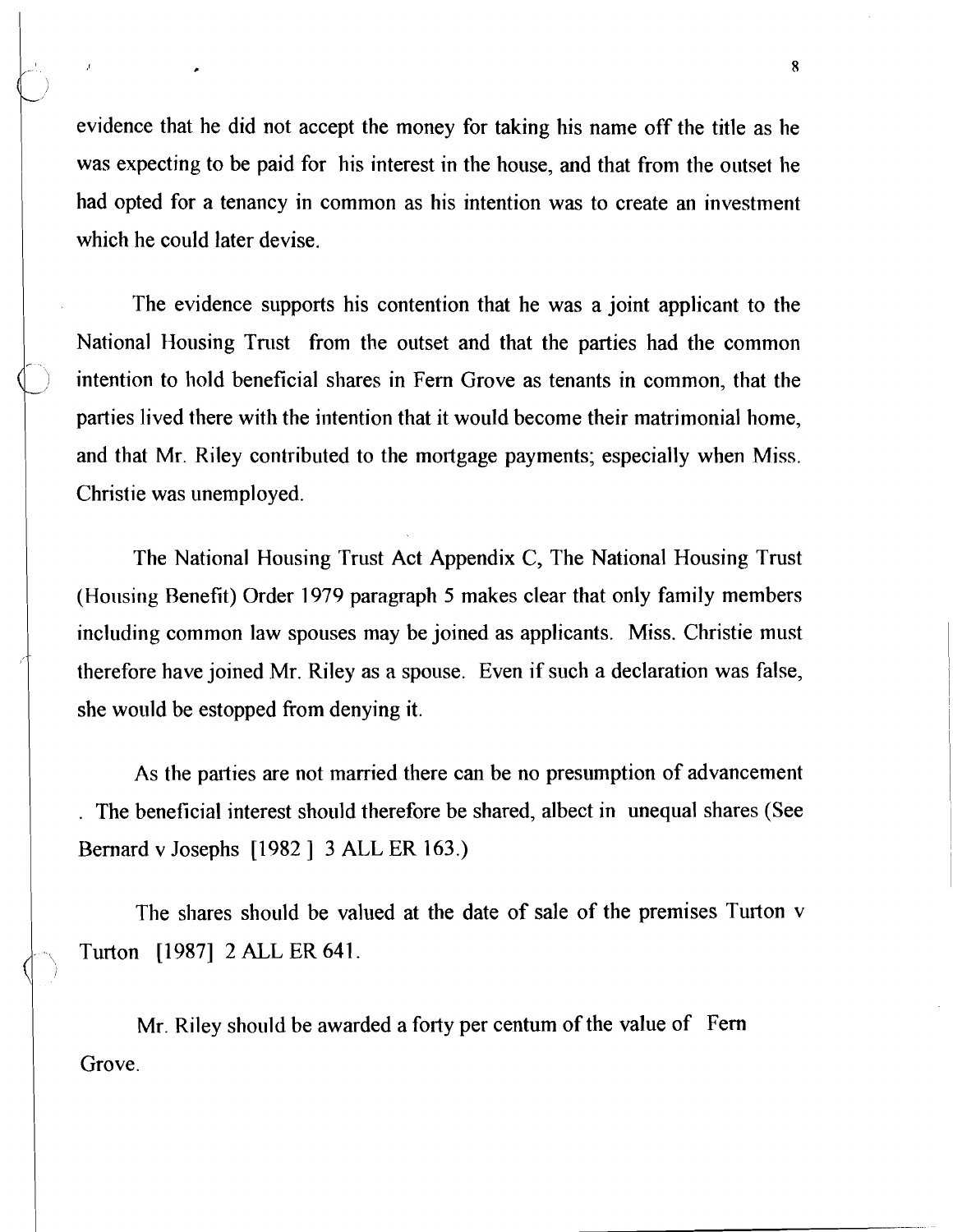### <sup>1</sup>Analysis and Conclusion

#### (a) Does estopped arise?

I shall deal firstly with the submission in law made by Mrs. Langrin that if Miss. Christie had signed a false declaration that Mr. Riley was her spouse she would be estopped from denying that assertion now.

1 adopt the definition of estoppel by representation given by the learned authors of the Third Edition of Spencer Bower and Turner :

Estoppel by Representation at paragraph 3:

"Where one person ("the representor") has made a representation to another person ('the representee') in words or by acts or conduct, or (being under a duty to the representee to speak or act) by silence or in action, with the intention (actual or presumptive), and with the result, of inducing the representee on the faith of such representation to alter his portion to his detriment, the representor, in any litigation which may afterwards take place between him and the representee, is estopped, as against the representee, from making, or attempting to establish by evidence, any averment substantially at variance with his former representation, if the representee at the proper time, and in the proper manner, objects thereto."

#### (emphasis mine)

Estoppel cannot arise between these two parties on the basis of Miss. Christie having falsely declared to the National Housing Trust that Mr. Riley was her spouse; because the representation was not made to Mr. Riley and this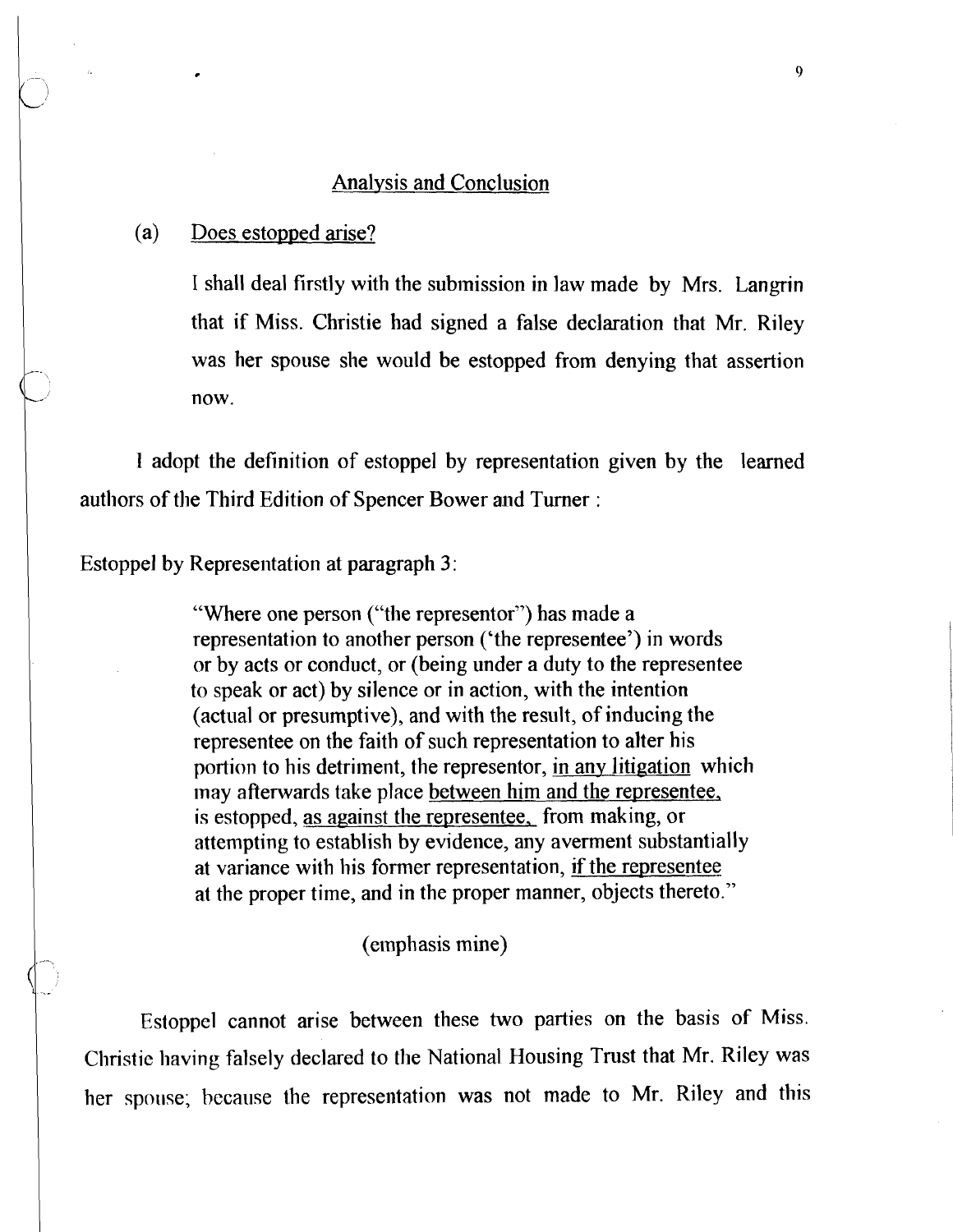benefits to which she was not entitled, Milligan had debarred herself from asserting the equitable rights which she would otherwise have had to the property.

Both at first instance and in the Court of Appeal, Milligan's counter-claim was successful. The Court of Appeal used a "public conscience" test, and held that Milligan's improper conduct was not sufficiently serious to merit so severe a penalty as depriving her of her interest in the house. The House of Lords, rejected this test unanimously, but were divided  $3$  to  $2$  as to whether Milligan should succeeded. The position of the majority Lord Jauncey, Lord Lowry and Lord Brown-Wilkinson, was stated by the latter at page 86 as follows:

- (1) Property in chattels and land can pass under a contract which is illegal and therefore would have been unenforceable as a contract.
- (2) A plaintiff can enforce property rights so acquired provided that he, does not need to rely on the illegal contract for any purpose other than providing the basis of his claim to a property right.
- (3) It is irrelevant that the illegality of the underlying agreement was either pleaded or emerged in evidence: if the plaintiff had acquired legal title under the illegal contract that is enough."

He further denied that there was any significant difference in the general principles between common law and equity. Although Milligan was putting forward an equitable claim (Since the sole legal title was in Tinsley), her claim did not depend in any way on the fraud perpetrated on the Department of Social Secority. It depended only on the presumption of resulting trust which arose from the fact of Milligan's contribution of one half of the purchase price and that the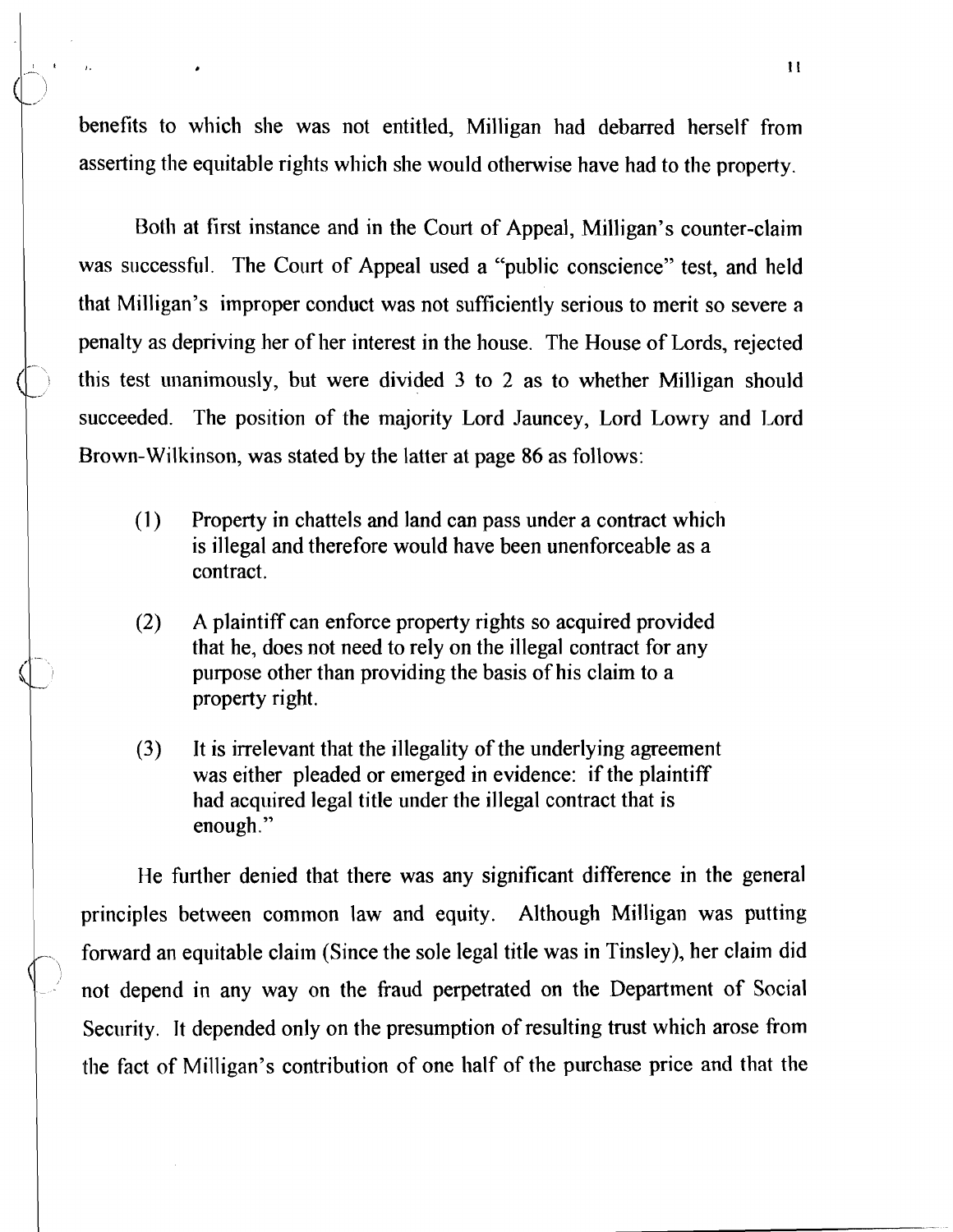relationship between them was not one which could give rise to the presumption of advancement.

The argument regarding estoppel therefore fails.

# (b) The affidavit of Miss. Christie dated  $30<sup>th</sup>$  September 1992

There are two curious features of this affidavit about which I must comment. Both suggest that the draftsman approached the task as if drafting pleadings. It is trite law that affidavits are not pleadings  $-$ Re Bedlam's Patent [1911] 1 ch. 60 at 63. So too is an originating Summons, though it may be ordered to stand as a writ. Lewis v Packer [1960] 1WLR 452 similarly, a General endorsement on a writ is not a pleading - Murray v Stephenson (1887) 19 QBI) Go. Affidavits unlike pleadings should contain evidence.

I have degressed. The first paragraph which has evoked criticism is paragraph 8 of Miss. Christie's affidavit in reply to that of Mr. Riley. It reads <sup>1</sup>thus:

> "In respect of paragraph 8 of the Plaintiffs Affidavit the Defendant will say that the title was issued as  $T$ enant  $$ in -Common in order to facilitate the transfer of the property to the Defendant when she has completed paying for the property."

> > (emphasis mine)

The affidavit was meant to be Miss. Christie's evidence and though she was cross-examined, she never said what she promised to say in the above quoted paragraph!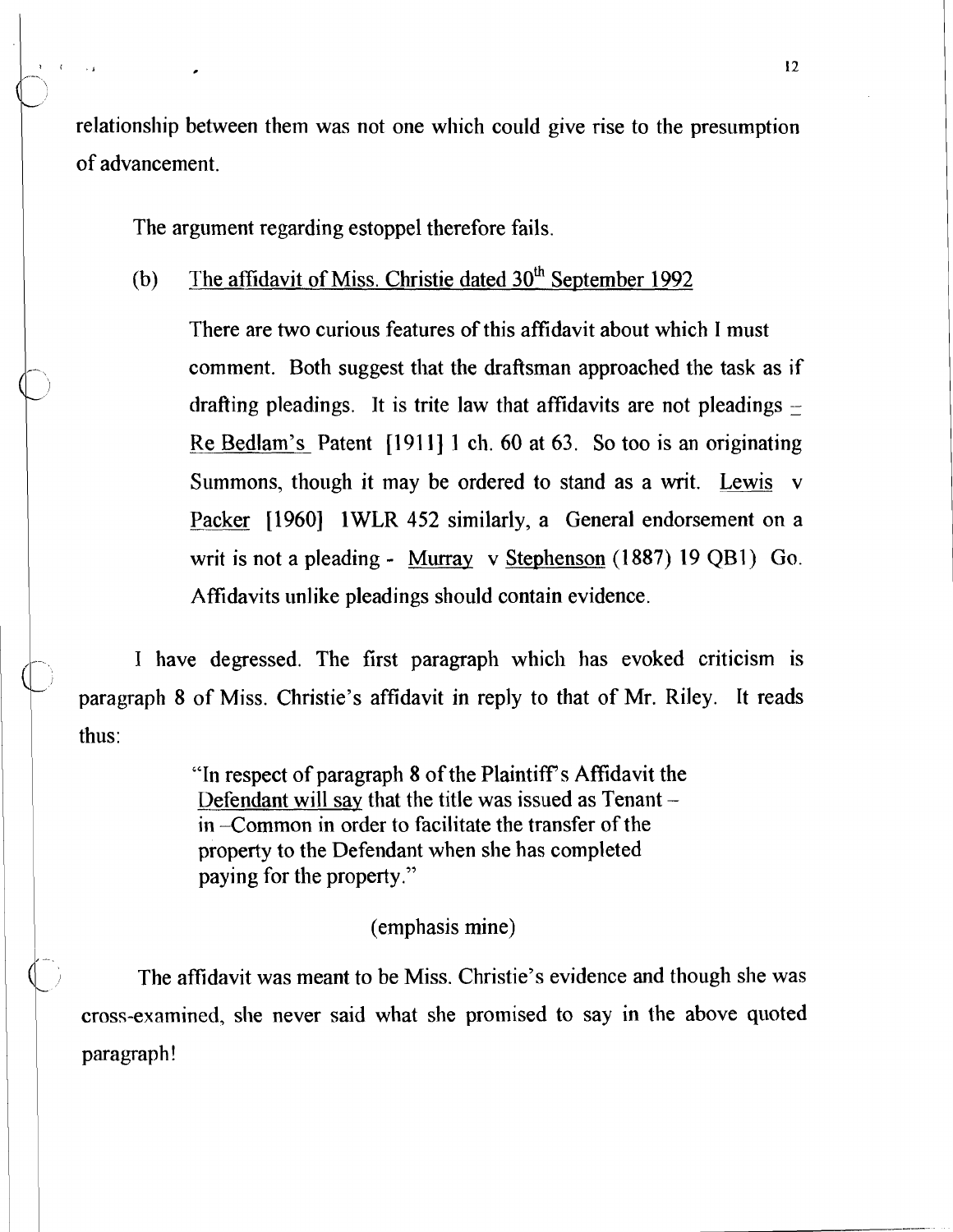The second curious element is one of style. To each of Mr. Riley's averments in paragraphs 4, 6, 10 and 13 of his affidavit dated 16<sup>th</sup> March 1992, Miss. Christie responds by saying "No admission is made."

The relevant paragraphs in Mr. Riley's affidavit, read as follows:

- 4. That at the time the application was made to the National Housing Trust the Defendants (Miss. Christie) did not have a National Insurance number because she was only a temporary worker at the St. Ann Parish Council. In addition her salary was only Forty dollars (\$40.00) per week and not adequate to enable her to obtain a house from the National Housing Trust.
- **6.** That my joining in the application was permitted in my capacity as the Defendant's spouse under and by virtue of the National Housing Trust (Housing Benefits) Order 1979. (He then quotes paragraph **6** [3] and **6 [S]** of the Order)
- 10. That the Defendant was not my lawful wife and **<sup>T</sup>** had therefore not intended to create any Trust or right of Survivorship in her favour. I was intending to facilitate her immediate benefit and to create a long term investment for myself.

(emphasis supplied)

13. That the defendant eventually got a job as a Nurse at St. Hilda's Girls School and was in a position to pay her half of the mortgage.

(emphasis added)

The statements in paragraphs 4 and **6,** and those portions underlined in paragraphs 10 and 13, are matters which if they were true would have been within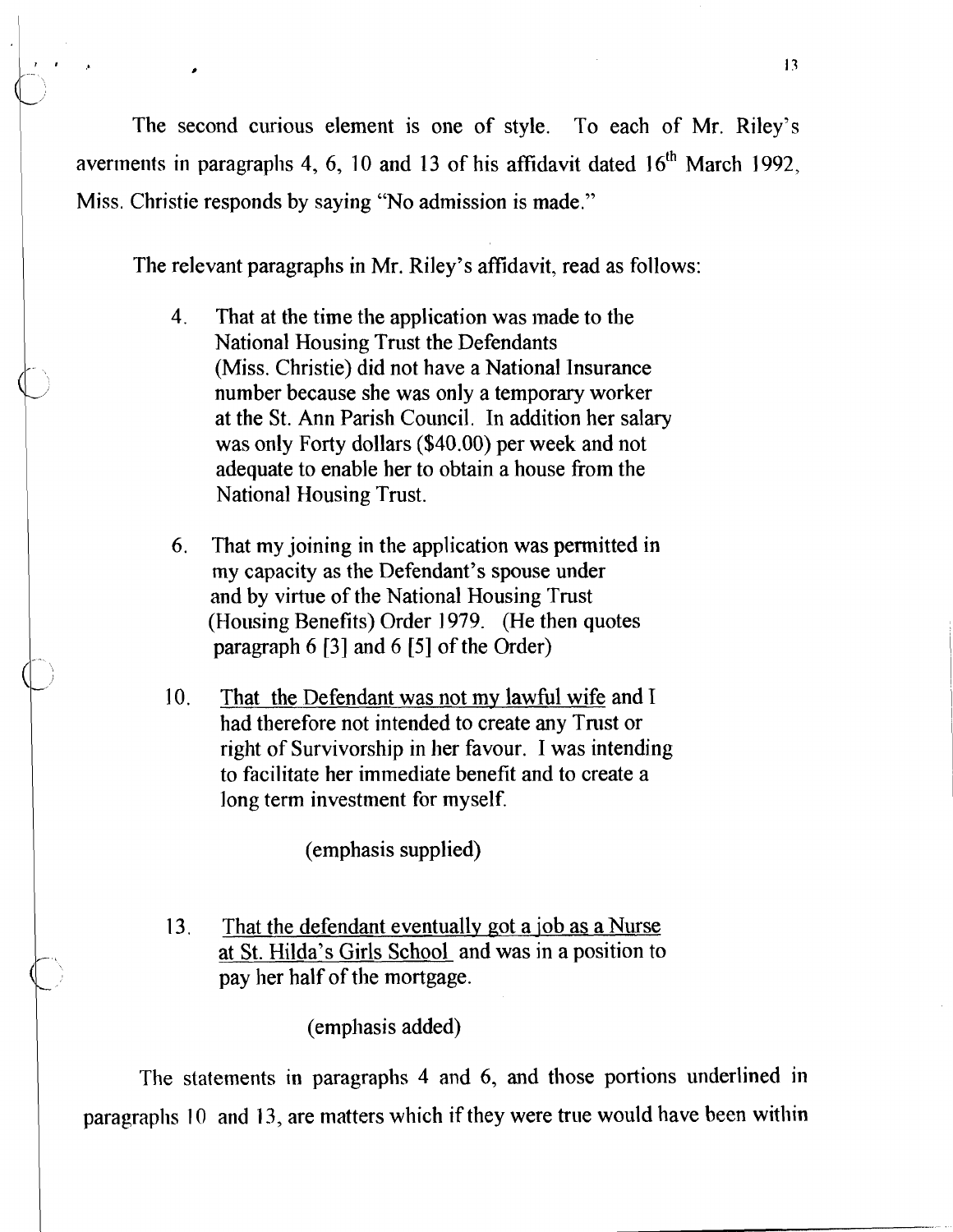Miss. Christie's own knowledge. Although affidavits are not pleadings the draftsman should be guided by the rule governing the interactions between denying and not admitting facts pleaded. There is no difference in effect whether one denies or does not admit an allegation. Hall v London and North Western Railway (1877) 35 L.T. 848 per Grove J and Worner v Sampson [I9591 1 QB 297 AT 319 per Hodson L.J.

Nevertheless good draftsmen observe the distinction that one denies any matter which, if it had occurred, would have been within his own knowledge, while he refused to admit those matters which are not within his own knowledge. But it must be added, that a denial is more emphatic than a non-admission.

### Conclusion - The Merits of Each Case.

Mr. Riley did poorly under cross examination, and the witness he called to support his case contradicted Mr. Riley's own statements in important areas. Mr. Riley was evasive and made contradictory statements when asked about Miss. Christie's son and his wife. This is how he responded to questions about the son:

> "I didn't know Gladstone Davis. (The policeman who alleged to be the father of Miss. Christie's son)

Don't know of Miss. Christie having a child in 1976. know Christies children. know she has a son. Don't know his name. Son didn't live with Miss. Christie."

(emphasis mine)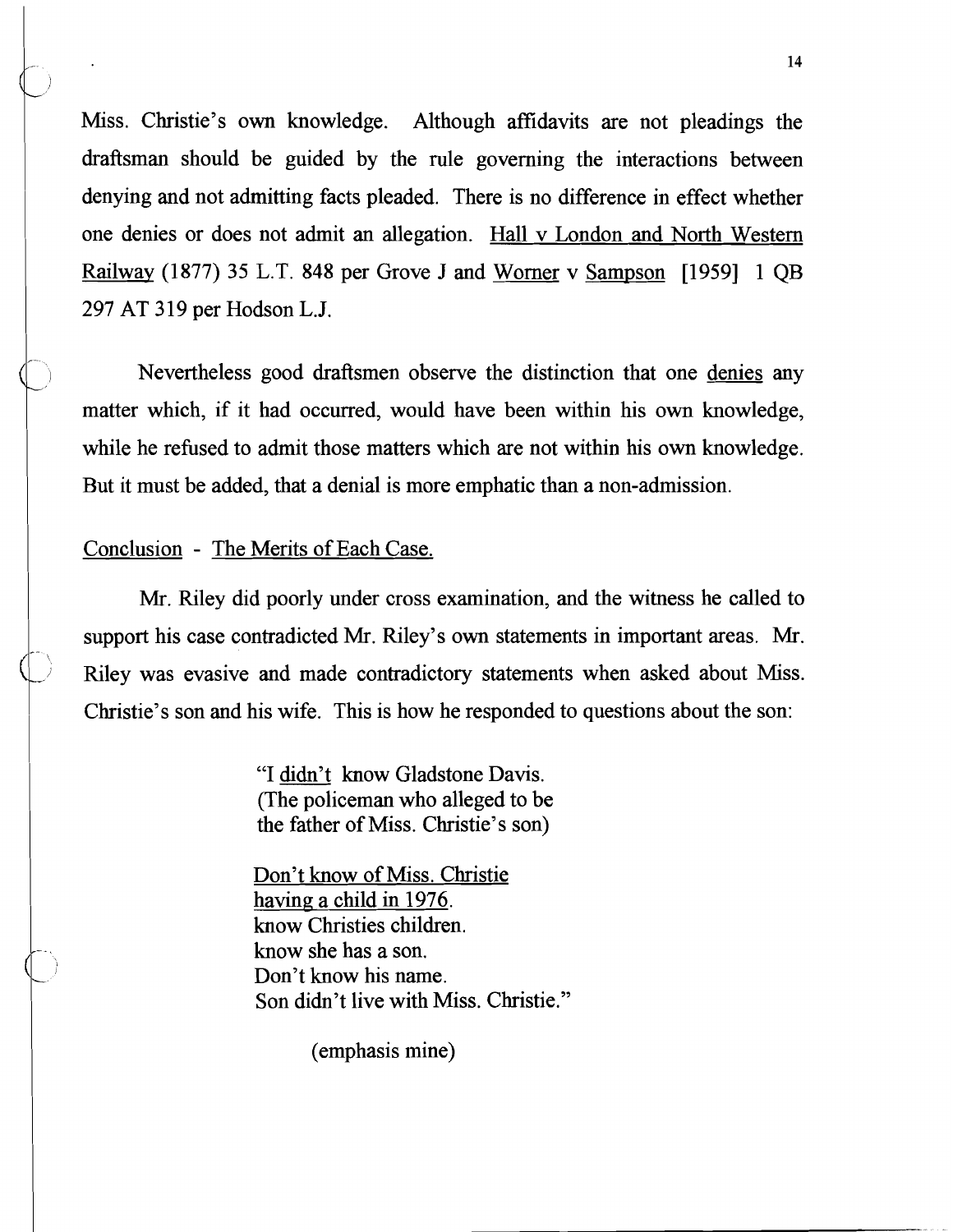He was particularly evasive when asked the very next question to which he gave this response;

"I don't know Richard Davis."

His evidence continued as follows:

"She told me she had a son. I don't know who she had son for. Lived with Christie in Charles Town. About  $8 - 9$  years. From about the 70's. Think it is early 70's until 1986. During time J lived with her she never got pregnant.

"She had a son in 1976. It was not my child. I didn't know who was father. I never asked. After she had child she came back to house and I accepted her.

(emphasis mine.)

At first he lied when asked about how long he had known his lawful wife Millicent Riley. His evidence went as set out hereunder:

> "Manied her 1986, **3rd** June. I knew her couple of years before that but we weren't friends. - about a year or two. Now say 2 or 3 years I know her. Not true I knew Millicent fiom 1970's.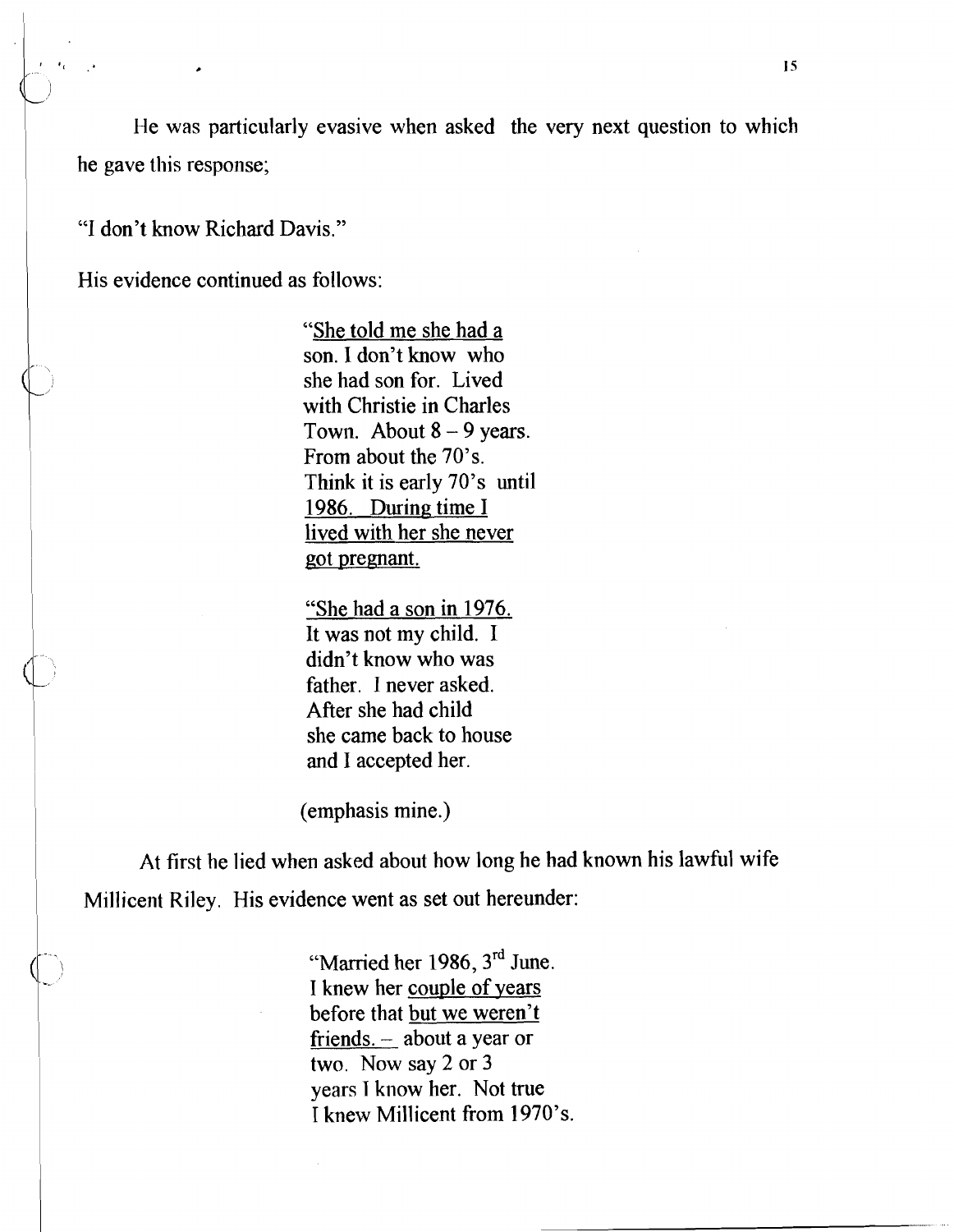Not true Millicent and I were living together from 1970. ... Millicent has children for me.

Q. When was first one born?

**A.** I would say in the seventies. I had one with Millicent That child I think over 20 years now. Yes. Yes."

(emphasis added)

Flis supporting witness Lionel Campbell contradicted him on the length of

time for which he had been married to Millicent Riley. This is what Lionel

Campbell said on the subject:

"Couldn't tell you from when Riley married. Know his wife from in  $1970$ 's going up. ... When I met her first she was his wife. He and wife lived in Lime Hall.

Mr. Campbell thus supports a part of Miss. Christie statement under crossexamination that:

> "Not true Lionel Campbell was employed to clear up around house etc. Riley was living, with his wife in Lime Hall.

> > (emphasis mine)

Mr. Riley and Mr. Campbell differ greatly as to the nature and frequency of work done by Mr. Campbell for Mr. Riley. On this subject Mr. Riley said: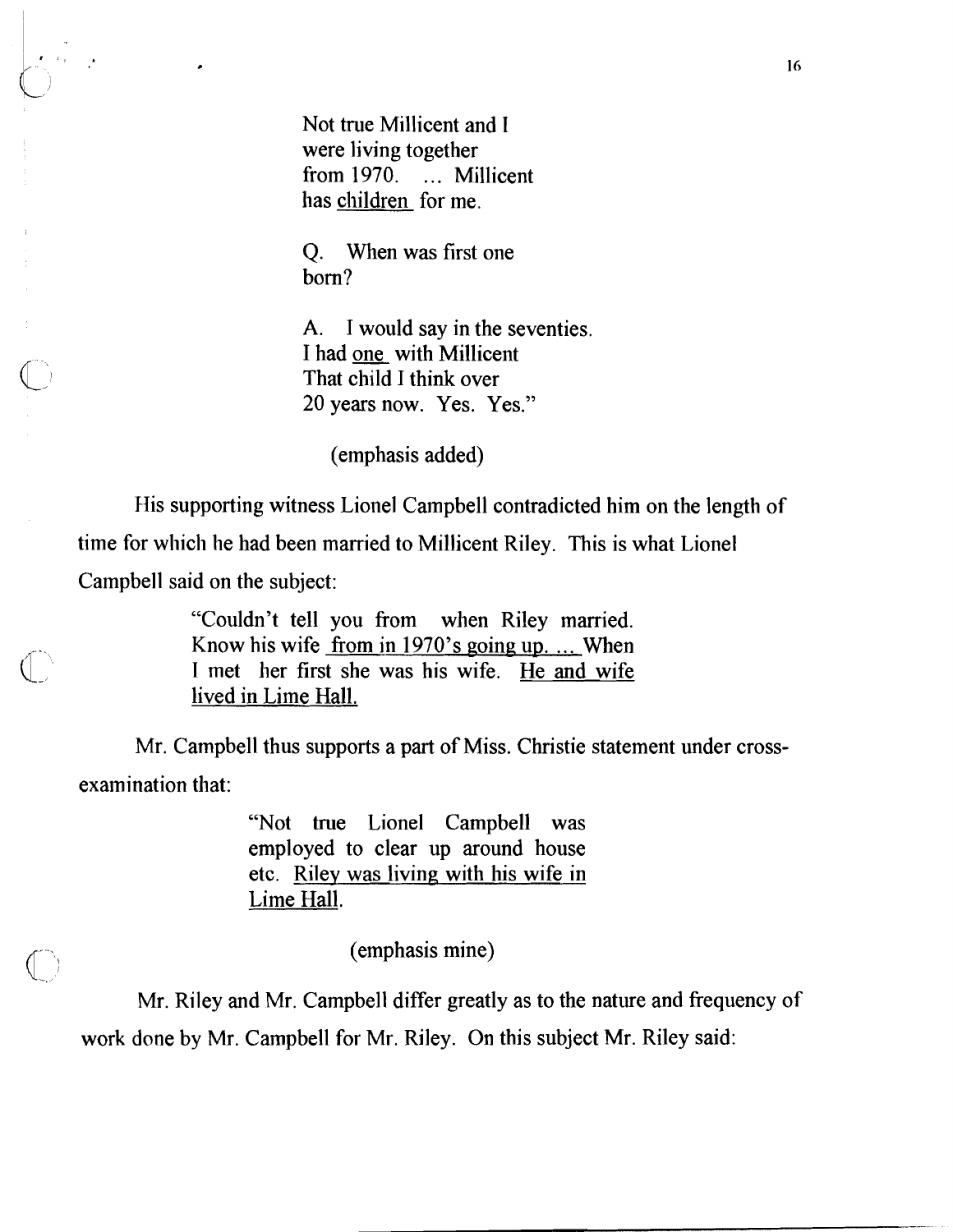"Employed Lionel Campbell ... Pay him to paint .... and cut the yard when it needed cutting: ... He brush yard 3 times per year."

(emphasis added)

On the other hand Lionel Campbell described his work in these terms:

"Sometimes I go wash for Riley 2, 3, times per week. Sometimes ten times per month. Sometimes more than that ... I am handy man I was doing <u>farming</u> for him.

(emphasis supplied).

Mr. Riley said in his affidavit dated 6<sup>th</sup> July 1992, said :

"I later returned to the lawyer's office to collect the money  $(\$15,000.00)$  and I was advised that the Plaintiff had withdrawn the said amount."

But under cross-examination he said:

"Not true I returned to the lawyer's office to collect the money and I was told that the Plaintiff had withdrawn the money."

Miss. Christie was not an angel either. I find that she must had made a false declaration that Mr. Riley was her spouse at the time of the application to the National Housing Trust. But I accept the rest of her story as more probable in all the circumstances and reject Mr. Riley's. I find it quite probable that during the period of her, unemployment Constable Davis sent her sufficient money from the United States of America to pay for the mortgage and subsist. **1** accept her daughter's evidence that she has migrated to join him. Having regard to this fact, it is therefore probable that he should have sent her money on a timely basis.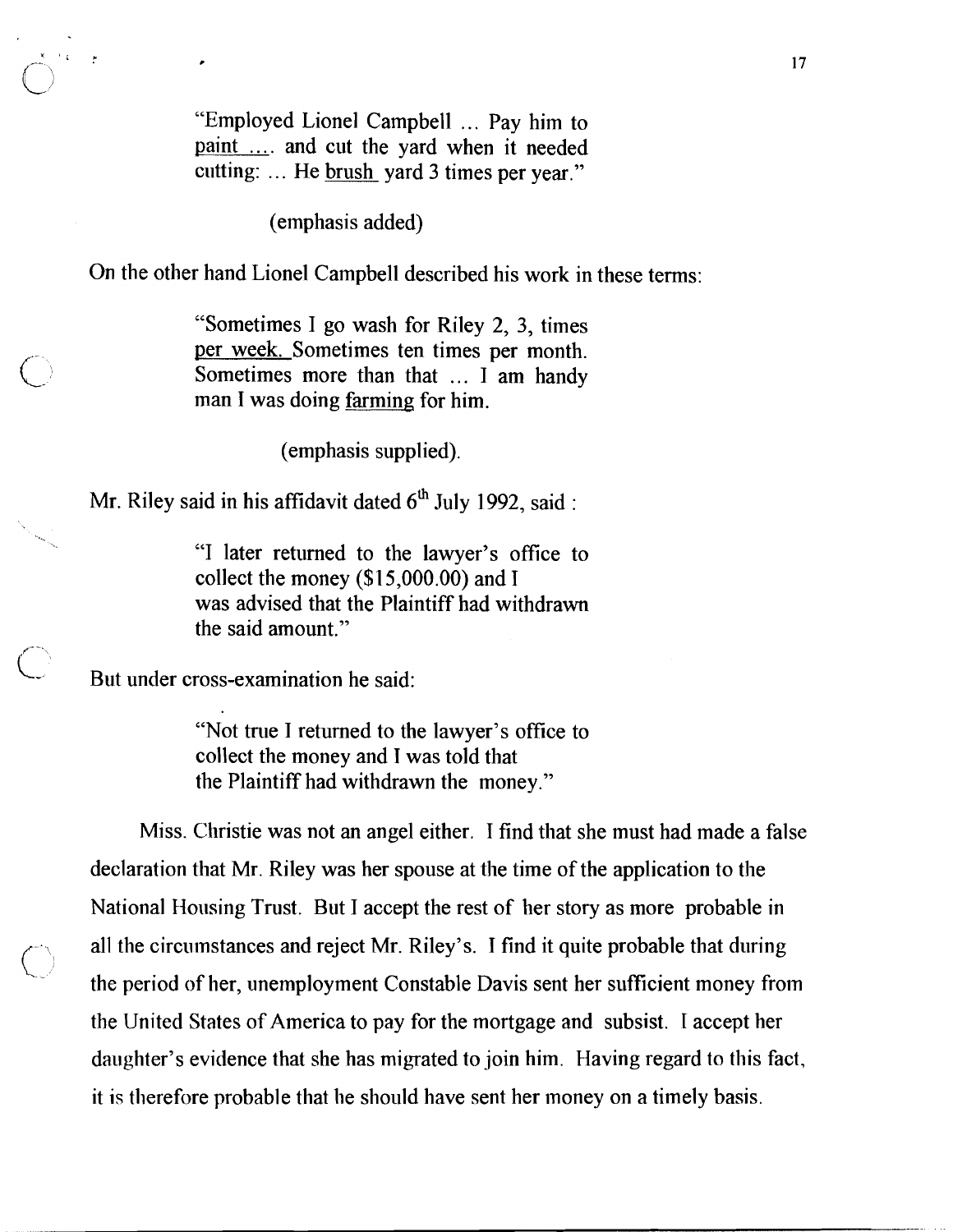In all the circumstances I find that Miss. Christie originally applied for the loan alone and was told that she needed someone to join her in the application and that she obtained Mr. Riley's assistance in this regard, purely as a matter of convenience and not intending to confer a beneficial interest on him. I find that they were platomic fiiends and not living as man and wife, and that he made no mortgage payments. I find too that the money offered to him was as a result of a demand by him for payment for his having lent his name to the application and not as a payment of any alleged beneficial interest. In short I accept Miss. Christie as a witness of truth notwithstanding my earlier finding that she lied in making her application to the National Housing Trust. It is trite law that a court may accept the bulk of a witnesses testimony not withstanding the fact that the witness is untruthful in other respects – see Lionel Wrights dictum in Powell v Streatham Manor Nursing Home [1935] AC 235 at page 267.

The order of the court is therefore as follows:

 $\bigcup_{i=1}^n$ 

*t-'"*   $\bigcup$ 

**I,** 

- (1) The Court grants a declaration that Mary Ann Christie is the legal and equitable owner of Lot 161 Buchfield, Mansfield, Ocho Rios registered at Volume 1 169 Folio 176 of the Register Book of Titles.
	- (2) That Ferdinand Riley has no legal or equitable interest in the said property registered at Volume 1 169 Folio 176 of the Register Book of Titles.
- (3) That the Registrar of the Supreme Court is hereby empowered to sign any documents, deeds, titles papers or other documents in relation to the transfer of the said premises should Mr. Ferdinand Riley he unable or refuse to do so.